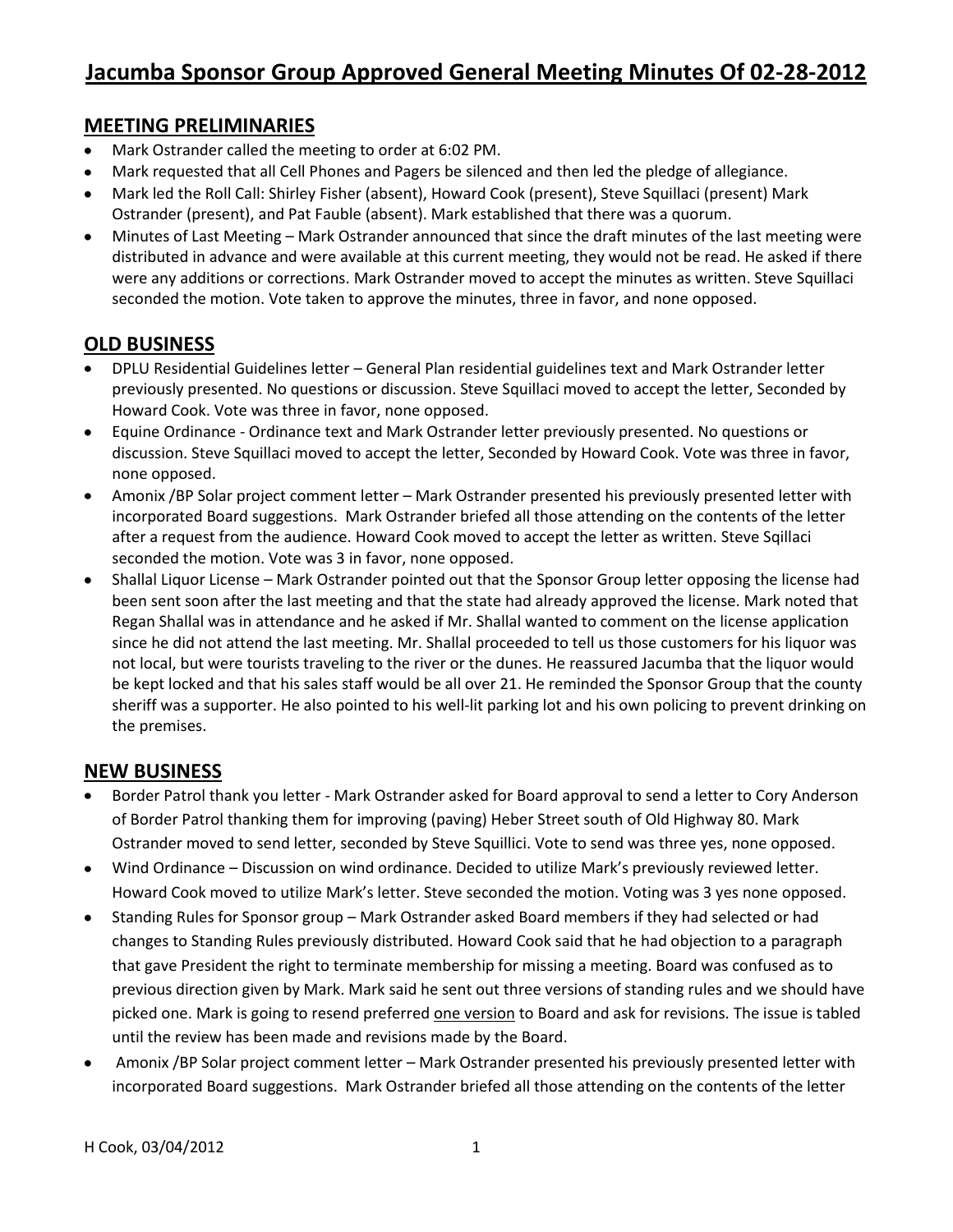# **Jacumba Sponsor Group Approved General Meeting Minutes Of 02-28-2012**

after a request from the audience. A general discussion on planned electrical projects. Donna Tisdale provided a map showing various projects. Mark gave a lengthy summary of his proposed letter. Howard Cook moved to accept the letter as written. Steve Squillaci seconded the motion. Vote was 3 in favor, none opposed.

- Echo Substation with transmission lines and Wind projects report Mark discussed the upcoming County  $\bullet$ vote on the projects and would draft a report and distribute it to the Sponsor Group before the next meeting. There was also discussion about changes being be made by the PUC Administrative Judge. These would include the not yet firmed up decision to underground the 138 KV line along Old Highway 80. The Board complained that they have no ability to provide input on the changes. Cameron Durckel of SDG&E promised personally to let the Board know when changes were made in time to comment on these changes. This would enable the Board to have at least 30 days time to comment on these PUC or other changes. Mark will put this on next months Board meeting.
- Red Tape Task Force/ Planning and Sponsor Group elimination Mark Ostrander advised the Group that the Board of Supervisors was not going to discuss or vote on the Planning and Sponsor portion on February 29, but would instead delay a vote until next month. Mark urged people to speak at the March Supervisors meeting and to write the Board. Howard Cook reported on Danielle's petition drive that resulted in about 500 people petitioning the Board in opposition to curtailing the Planning and Sponsor Groups. Howard Cook made motion to approve the Bullet Points from all of The CSG/CPG Chair meeting, Seconded by Steve Squillaci, all in favor none opposed.
- County Form 700 completion Mark Ostrander reminded Board of deadline for completing form and mailing to county is March 31, 2012.
- Revitalization Committee update by various Revitalization Committee members as follows:
	- $\triangleright$  Revitalization; Community Garden Project by Mark Ostrander Mark Ostrander advised that payment for phase one has been received. Fencing and irrigation systems are underway at Jacumba. Boulevard fencing is already in place. A Second Grant request will enable us to put in place raised beds for seniors and handicapped for planting.
	- Revitalization; Lake Project by Howard Cook Howard reported that Dave Landman was still working his way through the Spa, Spring/lake and surrounding lands foreclosure process. He asked Dave Landman, who was in the audience to report on progress. Dave said that he expected the foreclosure to be competed on March 8. He said that multiple work crews would start immediately on the Spa building reconstruction. His goal is to open the restaurant and pools in May and the rooms before then end of June. Dave reported that the lake project was moving along. Dave has had multiple meetings with the four entities who will be sponsoring the Lake rehabilitation. These three have committed to the project: State Audubon, San Diego Audubon, and US Fish & Wildlife Service. State Fish and Game is slow committing to the rehabbing.

## **CORRESPONDENCE**

 $\blacktriangleright$ 

There were several correspondences from the County.

## **UPDATES AND POTENTIAL ACTION ITEMS**

- Border Patrol Update None
- Sheriff Update -None.